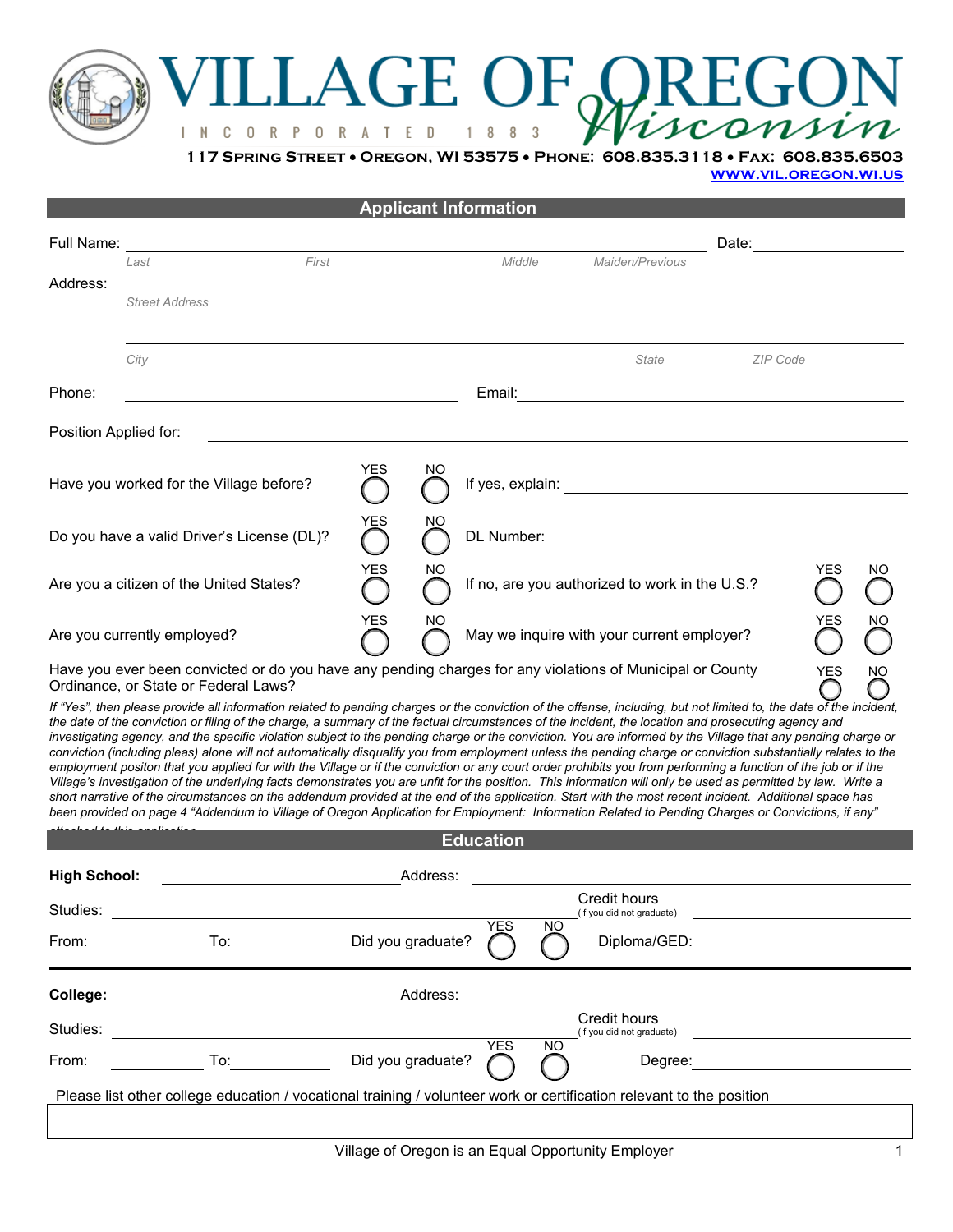| <b>References</b>                                                                                     |                                                                                                                        |                  |                                  |  |  |  |  |
|-------------------------------------------------------------------------------------------------------|------------------------------------------------------------------------------------------------------------------------|------------------|----------------------------------|--|--|--|--|
| Please list three professional references, not related to you, whom you have known at least one year. |                                                                                                                        |                  |                                  |  |  |  |  |
| Full Name:                                                                                            |                                                                                                                        | Years Known:     |                                  |  |  |  |  |
| Company:                                                                                              |                                                                                                                        | Email:           |                                  |  |  |  |  |
| Address:                                                                                              |                                                                                                                        | Phone Number:    |                                  |  |  |  |  |
|                                                                                                       |                                                                                                                        |                  |                                  |  |  |  |  |
|                                                                                                       |                                                                                                                        |                  |                                  |  |  |  |  |
| Full Name:                                                                                            |                                                                                                                        | Years Known:     |                                  |  |  |  |  |
| Company:                                                                                              |                                                                                                                        | Email:           |                                  |  |  |  |  |
| Address:                                                                                              |                                                                                                                        | Phone Number:    |                                  |  |  |  |  |
|                                                                                                       |                                                                                                                        |                  |                                  |  |  |  |  |
| Full Name:                                                                                            |                                                                                                                        | Years Known:     |                                  |  |  |  |  |
| Company:                                                                                              |                                                                                                                        | Email:           |                                  |  |  |  |  |
| Address:                                                                                              |                                                                                                                        | Phone Number:    |                                  |  |  |  |  |
|                                                                                                       |                                                                                                                        |                  |                                  |  |  |  |  |
|                                                                                                       | <b>Previous Employment</b>                                                                                             |                  |                                  |  |  |  |  |
|                                                                                                       | Please list your previous employment for the past ten (10) years. Attach additional sheets as necessary.               |                  |                                  |  |  |  |  |
| Employer:                                                                                             |                                                                                                                        |                  | Phone: ________________________  |  |  |  |  |
| Address:                                                                                              |                                                                                                                        |                  | Supervisor: <b>Example 2019</b>  |  |  |  |  |
| Job Title:                                                                                            | Starting Salary: \$                                                                                                    |                  | Ending Salary: \$                |  |  |  |  |
| Responsibilities:                                                                                     |                                                                                                                        |                  |                                  |  |  |  |  |
| From:                                                                                                 | To:<br><u> 1989 - Jan Barbara III, martxa</u>                                                                          |                  |                                  |  |  |  |  |
|                                                                                                       | May we contact your previous supervisor for a reference?                                                               | <b>YES</b><br>NO |                                  |  |  |  |  |
|                                                                                                       |                                                                                                                        |                  |                                  |  |  |  |  |
| Employer:                                                                                             | <u> 1989 - Johann Stoff, amerikansk politiker (* 1908)</u>                                                             |                  | Phone: _________________________ |  |  |  |  |
| Address:                                                                                              |                                                                                                                        |                  | Supervisor: 2000                 |  |  |  |  |
| Job Title:                                                                                            | <u>Starting Salary: \$ Particle</u> Starting Salary: \$                                                                |                  | Ending Salary: \$                |  |  |  |  |
| Responsibilities:                                                                                     | <u> 1989 - Johann Stoff, deutscher Stoffen und der Stoffen und der Stoffen und der Stoffen und der Stoffen und der</u> |                  |                                  |  |  |  |  |
| From:                                                                                                 | To <u>:_________________________</u><br>$\overline{\phantom{a}}$ . The contract of $\overline{\phantom{a}}$            |                  |                                  |  |  |  |  |
|                                                                                                       | May we contact your previous supervisor for a reference?                                                               | <b>YES</b><br>NO |                                  |  |  |  |  |
|                                                                                                       |                                                                                                                        |                  |                                  |  |  |  |  |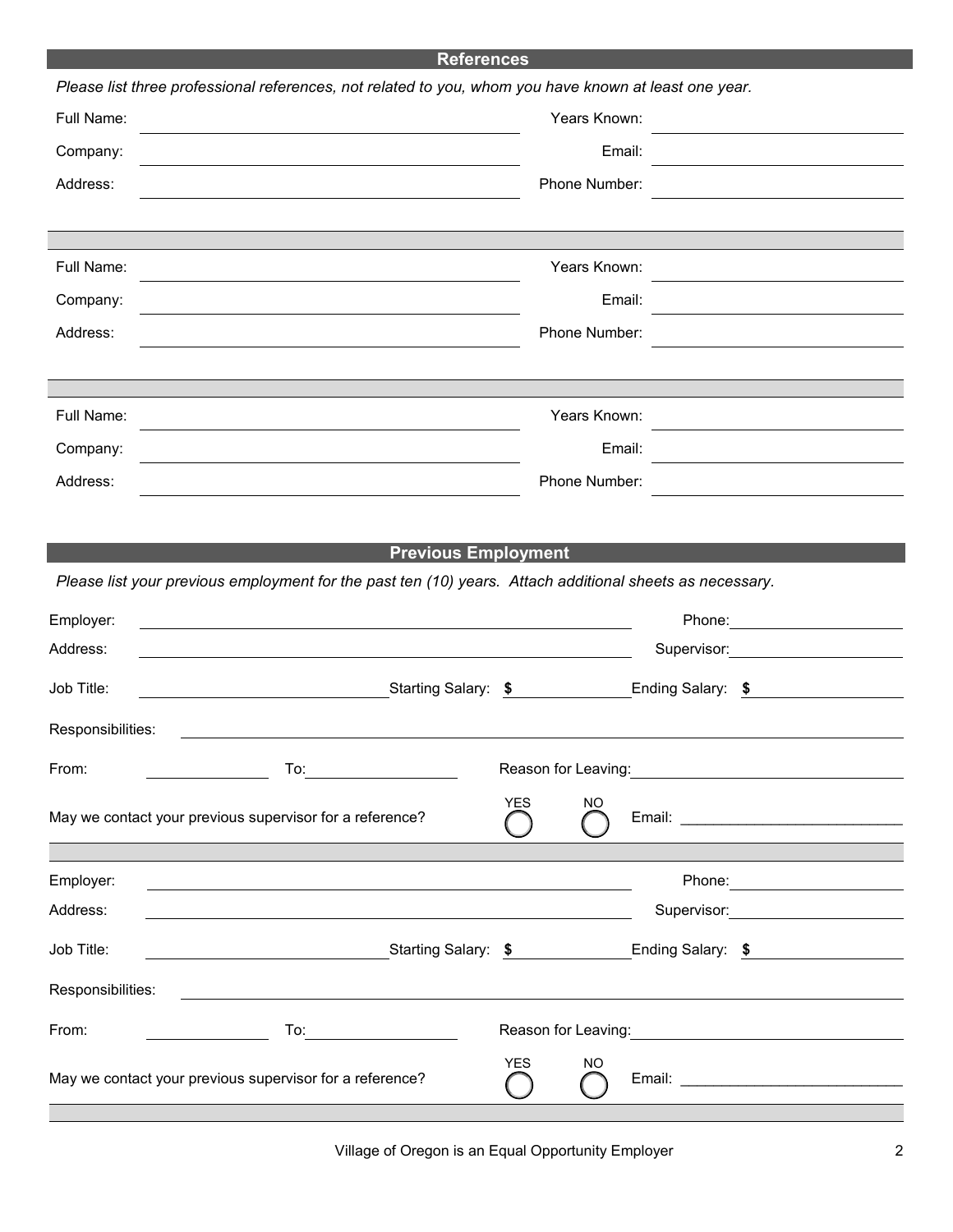## **Previous Employment (cont.)**

| Employer:         |                                                                                                                                                                                                                                |            | Phone:                           |  |
|-------------------|--------------------------------------------------------------------------------------------------------------------------------------------------------------------------------------------------------------------------------|------------|----------------------------------|--|
| Address:          |                                                                                                                                                                                                                                |            | Supervisor:                      |  |
| Job Title:        | Starting Salary: \$                                                                                                                                                                                                            |            | Ending Salary: \$                |  |
| Responsibilities: |                                                                                                                                                                                                                                |            |                                  |  |
| From:             | To: the contract of the contract of the contract of the contract of the contract of the contract of the contract of the contract of the contract of the contract of the contract of the contract of the contract of the contra |            | Reason for Leaving:              |  |
|                   | May we contact your previous supervisor for a reference?                                                                                                                                                                       | <b>YES</b> | NO<br>Email: <b>Example 1999</b> |  |

## **Authorization, Release, Certification and Signature**

*I certify that information on this application is true, complete, and correct, and I authorize investigation of the assertions I have made to the Village of Oregon during this application process. Because of the importance to the public of the Village hiring high quality candidates to serve the public's interests with integrity and high ethical standards, I understand that any*  false or misleading statement, omission, or misrepresentation concerning requested information on this application or *provided by me during the hiring process shall be a sufficient basis for rejection of my application or, if employed, my termination.* 

*I understand that my pursuit of employment may be contingent upon the satisfactory completion of any or all of the following: interviews, skills or abilities testing, drug screening, background check, and investigation of my character, personal history, work record and references, and medical examinations. I consent to this process including a postconditional offer pre-employment health examination and such future examinations as may be required by the Village.* 

*I* understand that *I* may be asked to sign a release and indemnification agreement regarding the background screening *process. I understand that I may negotiate the terms of that agreement and that I will not be considered for employment if an agreement is not reached.*

*I understand this application will be considered inactive after thirty days unless otherwise decided by the Village.*

*I certify I have read (or have read to me) and understand this authorization and certification.*

Signature: Date:

Please return application to: Oregon Public Library

Email: employment@oregonlibrary.org Mail or in person: Oregon Public Library, 256 Brook St., Oregon, WI 53575

**If you need an accommodation at any time during the recruitment or employment process, please inform us of your needs. The Village of Oregon is an Equal Opportunity Employer and provides equal opportunities for all qualified individuals. We do not discriminate against employees or applicants because of their age, race, gender, gender identity, sexual orientation, religion, color, creed, national origin, veteran status, unemployment status, disability, or any other classification regarded as protected under state or federal law.**

Village of Oregon is an Equal Opportunity Employer 3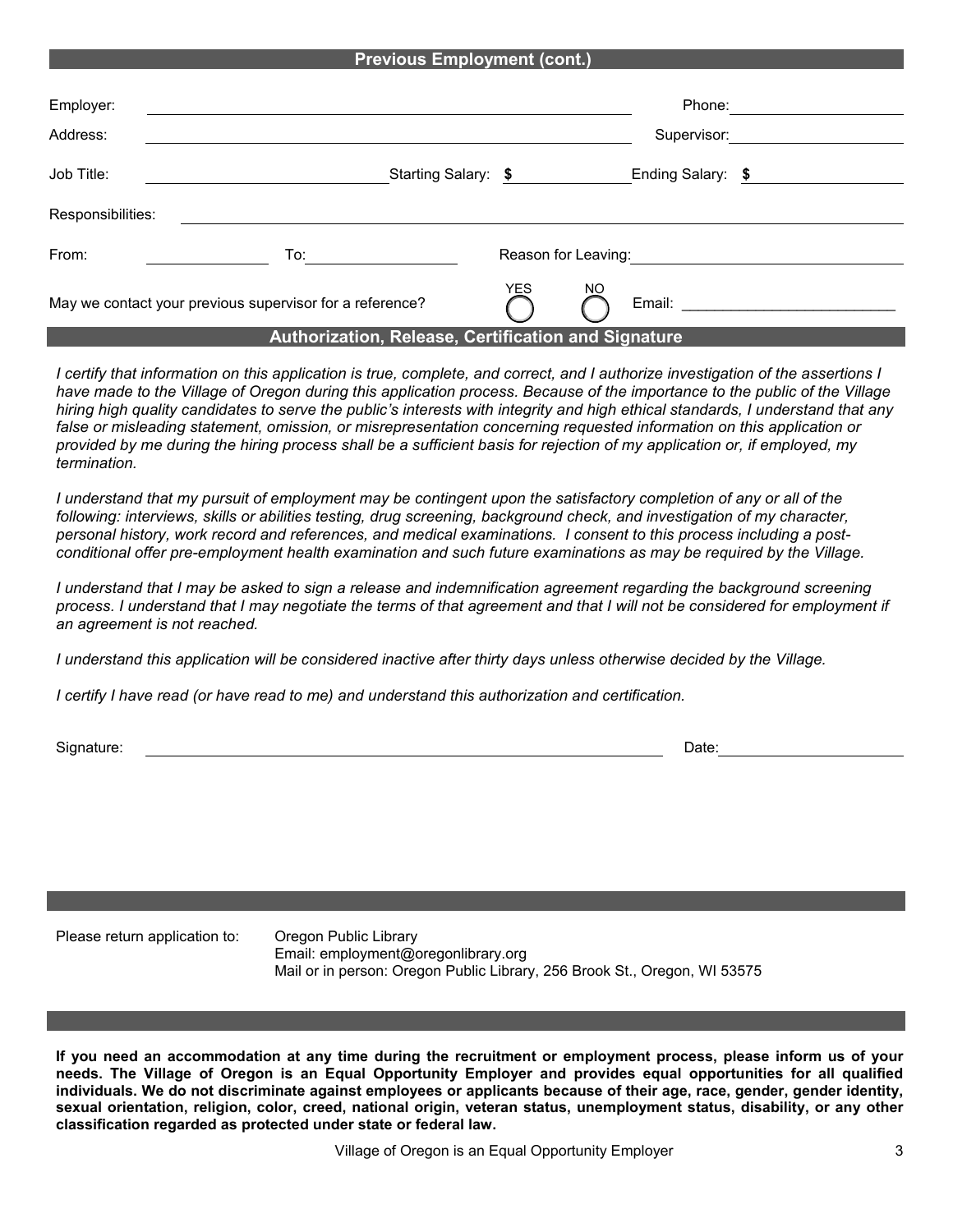## Addendum to Village of Oregon Application for Employment:<br>Information Related to Pending Charges or Convictions, if any